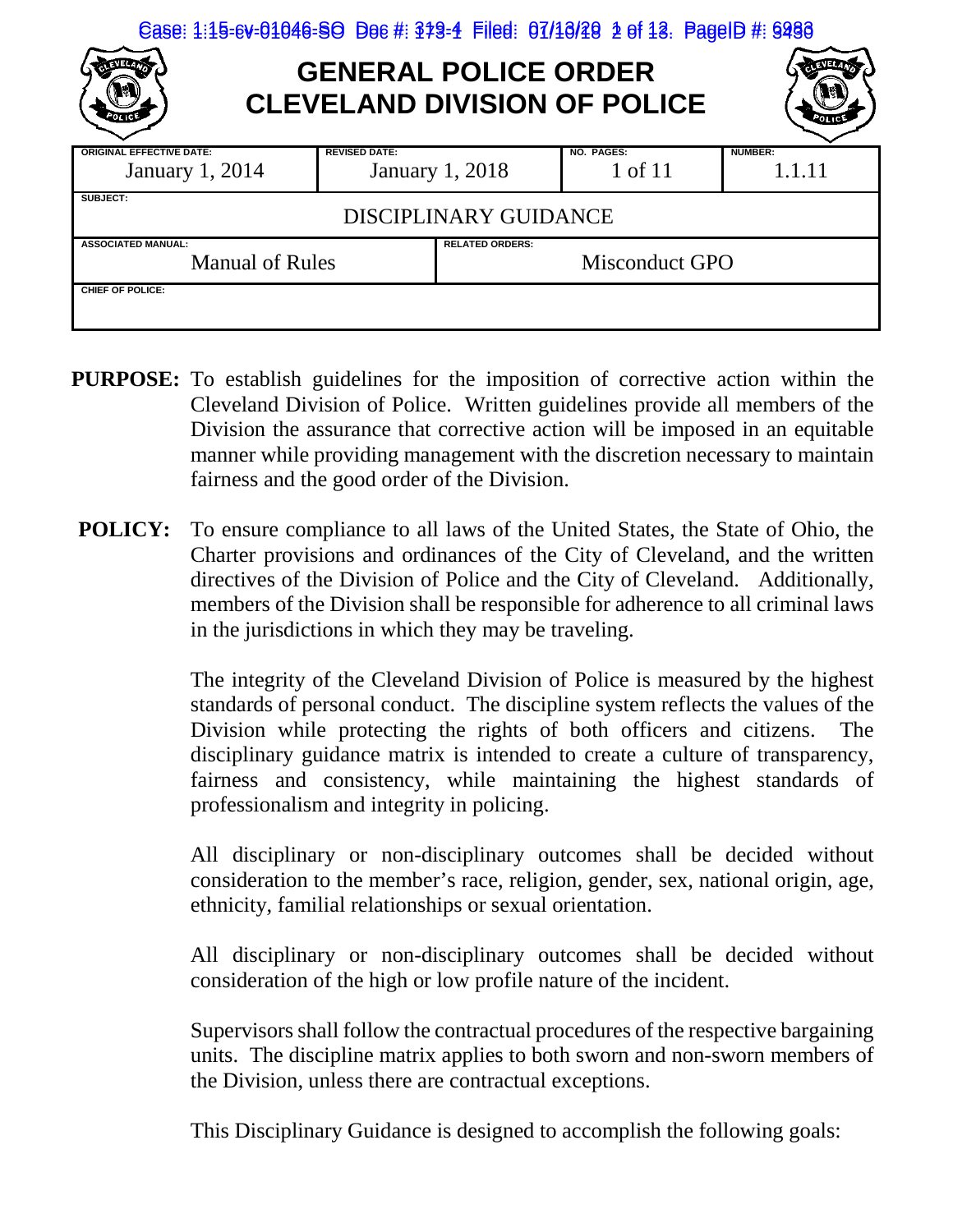| <b>PAGE:</b> | SUBJECT:                          | <b>GPO NUMBER:</b> |
|--------------|-----------------------------------|--------------------|
| ΩŤ           | <b>GUIDANCE</b><br>DISCIPLINARY C |                    |

- 1. Establish standards of corrective action to encourage compliance with all applicable laws, ordinances, rules, and directives.
- 2. Delineate categories of conduct for Group I, II or III policy violations.
- 3. Outline the presumptive discipline ranges within those categories and for specific policy violations based upon the severity of the violation.
- 4. Give notice to officers and the community of the likely sanction for a particular violation.
- 5. Define and identify aggravating and mitigating factors to consider when determining the imposition of corrective action.
- 6. Provide the framework for consistent and fair corrective action.

## **DEFINITIONS:**

**Aggravating Factors** are relevant facts and circumstances that increase the severity or culpability of a member's actions. Circumstances that constitute aggravating factors include but are not limited to: deceitfulness, dishonesty, maliciousness, injury or harm to the public or a member, prior history of corrective action, the supervisory or command rank of the officer who committed the violation, the existence of an actual or demonstrable legal or financial risk to the Division or the City (including, but not limited to, cases involving allegations of civil rights violations, unlawful search and seizure, excessive use of force or unlawful detention or arrest), loss or damage to the city or private property and prejudicial or biased conduct.

**Mitigating Factors** are relevant facts and circumstances that decrease the severity or culpability of a member's actions. Circumstances that constitute mitigating factors include but are not limited to: intent, truthfulness, lack of prior corrective action, willingness to accept responsibility and acknowledge wrongdoing, circumstances under which the rule was violated and prior work history.

**Corrective Action** is any non-disciplinary or disciplinary action.

**Group I Violation** is conduct that has a negative impact on the operations or professional image of the Division or that negatively impacts relationships with other officers, agencies or the public.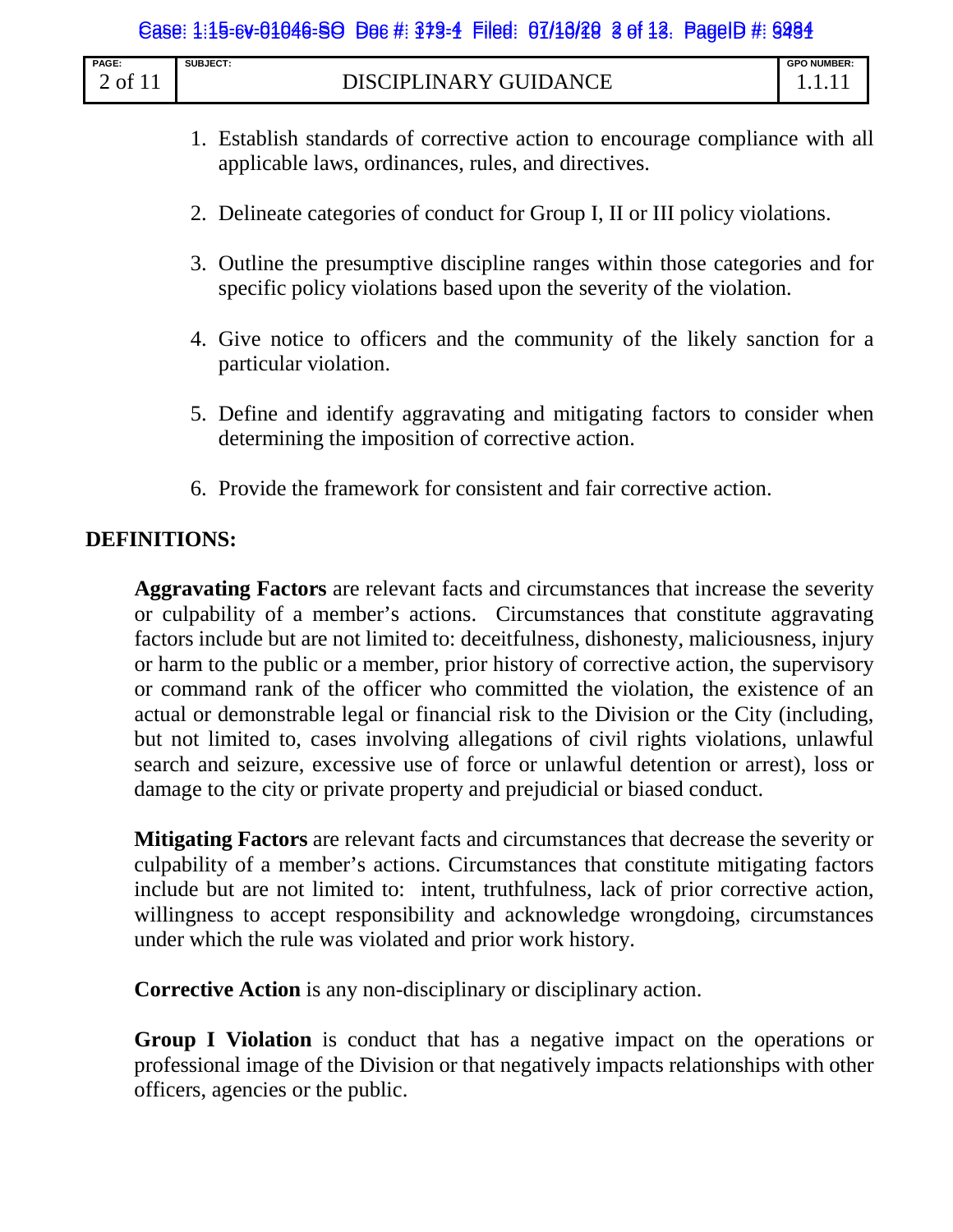| <b>PAGE:</b>   | SUBJECT:                     | <b>GPO NUMBER:</b> |
|----------------|------------------------------|--------------------|
| , of $\degree$ | <b>DISCIPLINARY GUIDANCE</b> |                    |

**Group II Violation** is conduct that is contrary to the values of the Division or that interferes with its mission, operations or professional image, or that involves a demonstrable serious risk to officer or public safety.

**Group III Violation** is conduct that involves a serious abuse or misuse of authority, unethical behavior, or an act that results in an actual or serious and adverse impact on officer or public safety or to the professionalism of the Division. Any violation of law, rule, policy or training which foreseeably results in death or serious physical harm to another person; or constitutes a willful and wanton disregard of Division values; or involves any act which demonstrates a serious lack of the integrity, ethics or character related to an officer's fitness to hold the position of police officer; or involves egregious misconduct substantially contrary to the standards of conduct reasonably expected of one whose sworn duty is to uphold the law; or involves any conduct which constitutes the failure to adhere to any contractual condition of employment or requirement of certification mandated by law.

**Non-Disciplinary Action** may take one of the following forms:

**Verbal Counseling**: A discussion between the supervisor and the member where the member is advised and cautioned about unsatisfactory work performance or irregularities. Documentation of the Verbal Counseling shall be noted by completing a pre-structured Form-1 (Attachment) titled Verbal Counseling (followed by the member's name/badge number) and forwarded through their chain of command in Blue Team (with all associated reports) to the Chief's Office.

Letter of Reinstruction: Is any instruction or guidance issued by the Chief of Police to the member, where the member is advised of their action that needs correction and directing the member to review specific policies, procedures, or rules.

**Remedial Training:** Any instruction or guidance ordered to be completed by a member designed to correct a performance deficiency or misconduct. Remedial training may consist of classroom reinstruction or other job-related training. All remedial training records shall be retained in the Training Section and the Personnel Unit, with copies forwarded to the Case Preparation Officer.

**Disciplinary Action** may take one of the following forms:

**Written Reprimand**: A written documentation presented to the member from the Chief of Police or Director of Public Safety wherein the member is advised and cautioned about his/her unsatisfactory work performance or misconduct.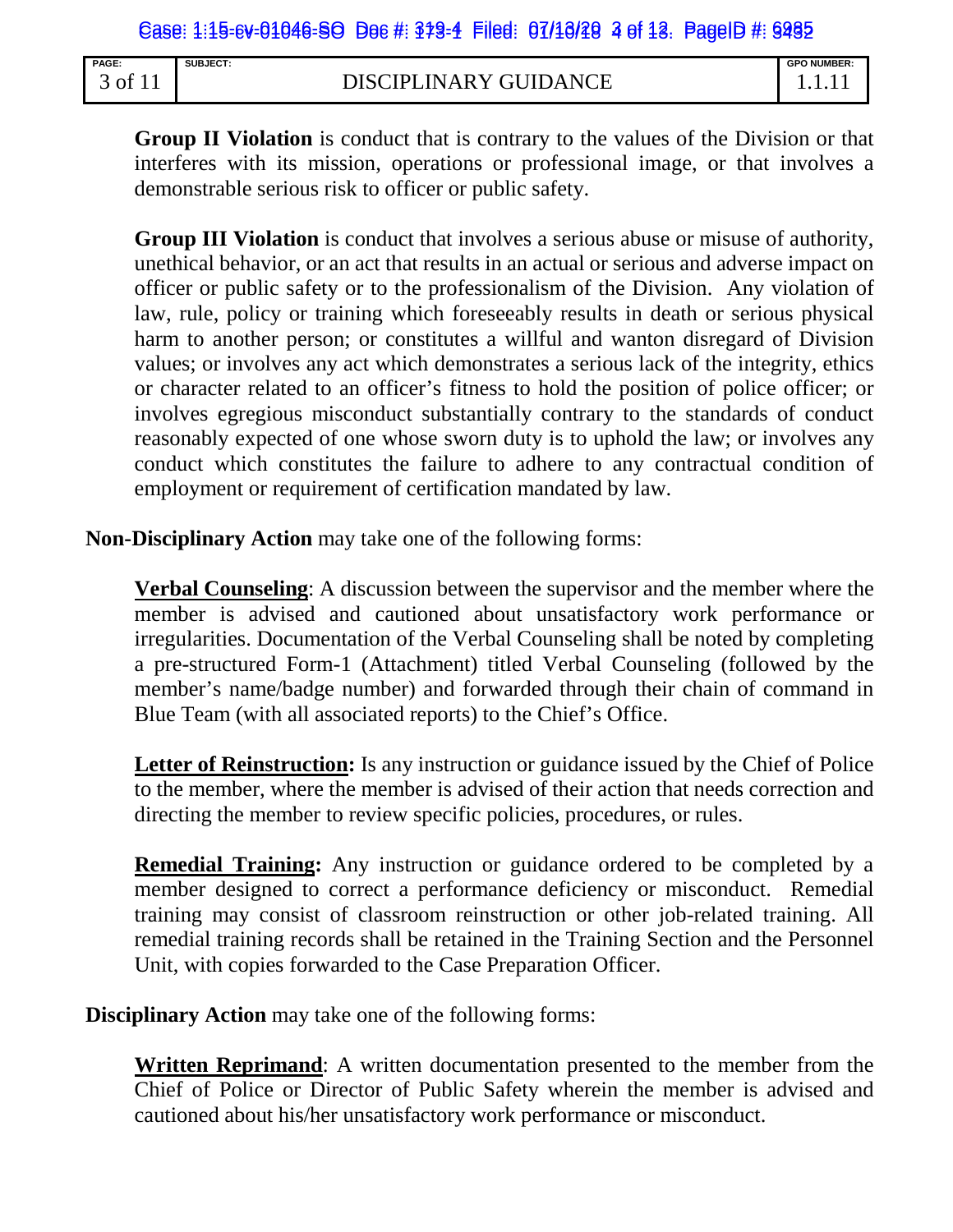| <b>PAGE</b> | SUBJECT:              | <b>GPO NUMBER:</b> |
|-------------|-----------------------|--------------------|
| 0t          | DISCIPLINARY GUIDANCE |                    |

**Suspension**: A temporary prohibition of the member performing his/her duties as a result of the member's unsatisfactory work performance or misconduct issued by the Chief of Police or Director of Public Safety. The suspension period shall be without pay and served on consecutive working days.

**Demotion:** A reduction of the pay grade of a member with a corresponding change in job duties and responsibilities as a result of the member's unsatisfactory work performance or misconduct issued by the Director of Public Safety.

**Termination**: An involuntary separation from employment initiated by the employing authority as a result of the member's unsatisfactory work performance or misconduct issued by the Director of Public Safety.

## **I. Table of Discipline**

- A. The Table of Discipline shall establish a presumptive range of corrective action for designated types of policy/procedural/protocol/rule violations, so that discipline for sustained violations may be imposed in a fair and consistent manner. Mitigating or aggravating factors shall be considered and may result in the adjustment of the discipline administered within the disciplinary range of the Group Violation identified.
	- 1. Pursuant to the Cleveland Police Patrolmen's Association, Article XXIX and the Fraternal Order of Police Lodge 8, Article IV, Collective Bargaining Agreements, the Chief of Police may suspend an officer for ten (10) days or less.

If the Chief recommends a greater penalty, the Director of Public Safety will hear the disciplinary charge filed against the officer and render judgment on such charge and set the disciplinary penalty, if any.

- 2. Pursuant to Cleveland Police Patrolmen's Association, Exhibit G, "an employee who tests positive for the first time for alcohol and who cooperated and fulfilled the obligations of Voluntary Participation in a Dependence Program, may be disciplined. The scope of such discipline shall be determined on a case by case basis, but shall not exceed three (3) working days…" "Employees must take part in the Voluntary Dependence Program in order to take advantage of the foregoing limitations on discipline."
- 3. Pursuant to the Fraternal Order of Police, Lodge 8, Addendum A, "an employee who tests positive for alcohol shall be subject to discipline up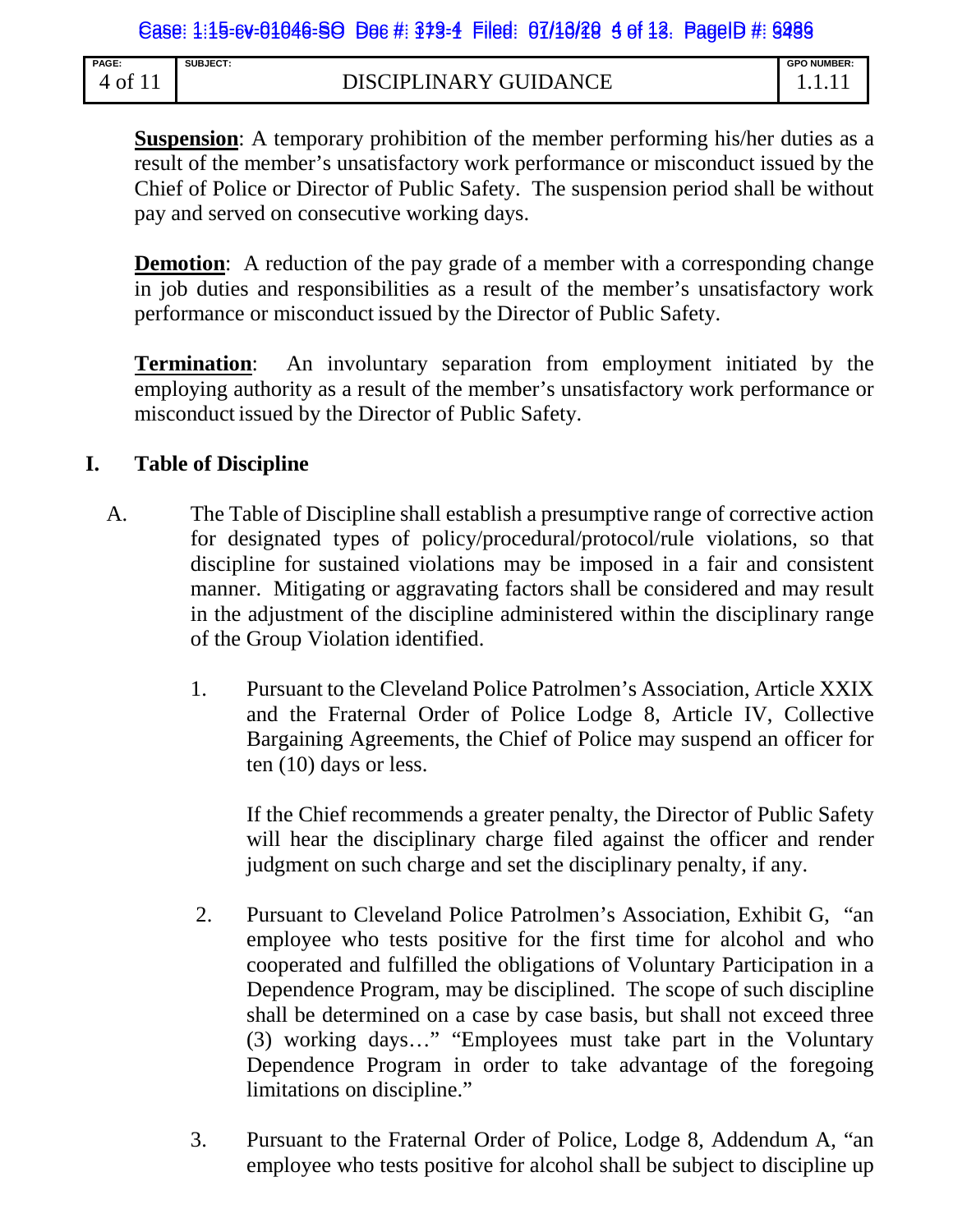| PAGE:                    | <b>SUBJECT:</b>       | <b>GPO NUMBER:</b> |
|--------------------------|-----------------------|--------------------|
| $\sqrt{0}$ of $\sqrt{1}$ | DISCIPLINARY GUIDANCE |                    |

to and including dismissal unless the employee agrees to participate in and satisfies the obligations of a treatment program…" "An employee who agrees to participate and satisfies the obligations of this treatment program will be subject to discipline up to a three (3) day suspension (but is also subject to additional discipline for other rules violations)."

- B. The Table of Discipline will be reviewed annually and revised as necessary.
- C. Violations are divided into three groups based on their seriousness. The severity of the discipline administered shall fit the seriousness of the violation. If there are mitigating or aggravating factors of which they are aware, supervisors shall include them in their recommendation for corrective action.
- D. Three or more sustained violations occurring in the same group within a twoyear period automatically progresses the discipline into the next higher group.
- E. Multiple violations arising from a single event or incident may escalate the disciplinary action to the maximum group range.
- F. A member may be subject to transfer if he/she is found guilty of a Group II or Group III violation based on the underlying conduct of the discipline and the minimum requirements of the assignment. The Chief of Police may also suspend or terminate secondary employment privileges, ceremonial team/special detail assignment/task force/FTO program privileges and acting out of rank duties.
- G. AWOL (absence from duty without leave), social media policy violations, tactical and training violations, failure to notify a supervisor or violation of a court order can result in a Group I, II or III violation, as defined in this General Police Order.
- H. Pursuant to 18 U.S.C. § 922(g), if an officer is convicted of a misdemeanor offense that involves the use of physical force, attempted use of physical force, or threatened use of a deadly weapon against a person with whom the officer is or has been involved in a specified domestic relationship as defined by applicable law, the officer may no longer possess a firearm, including a service weapon. Therefore, it is a weapons disability and the City will also take appropriate disciplinary action as contemplated for Group III violations.
	- 1. A domestic relationship, as defined by 18 U.S.C. § 921(a)(33)(A), is one where the offender is the current or former spouse, parent, or guardian of the victim; the offender shares a child in common with the victim; the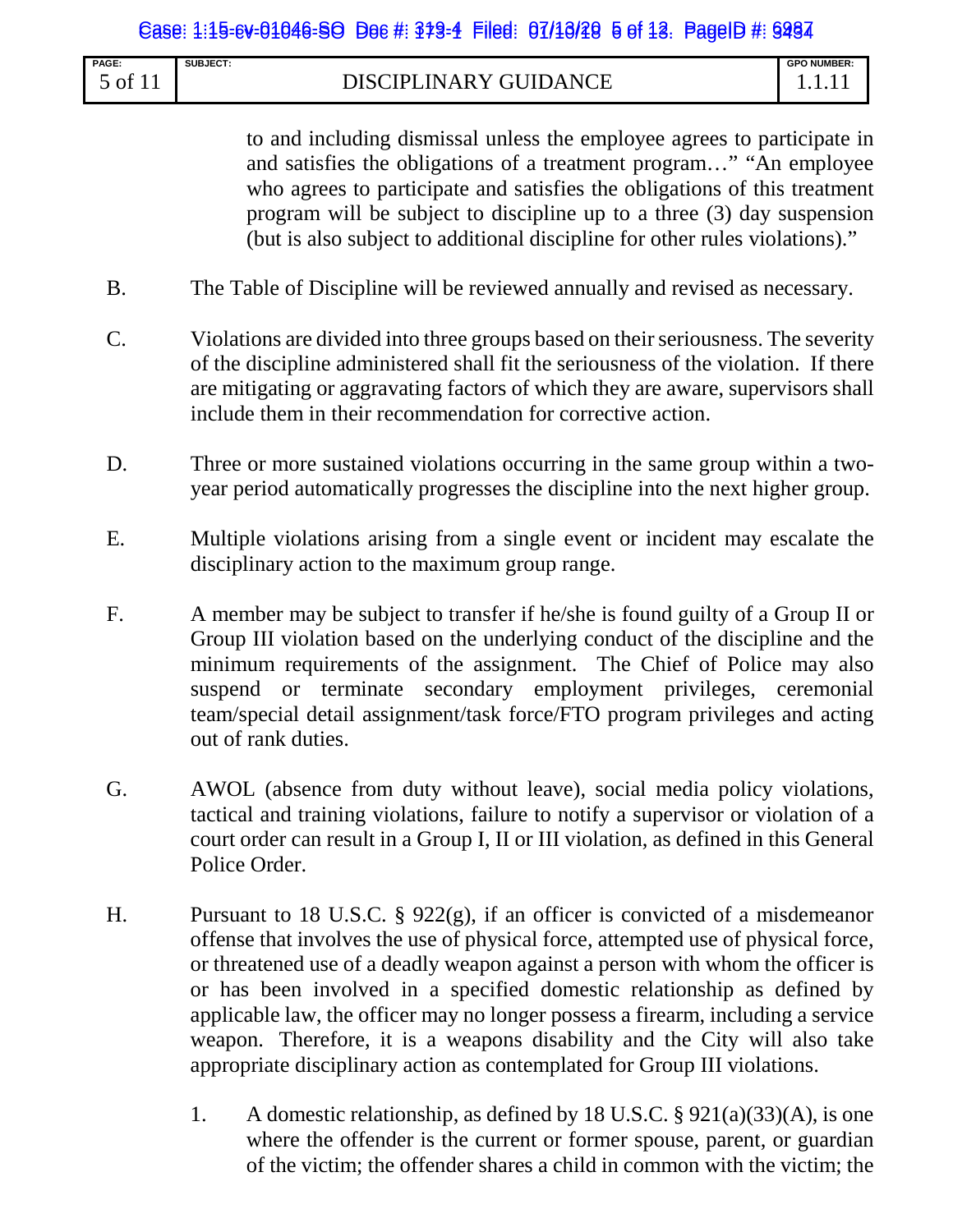| <b>PAGE:</b> | <b>SUBJECT:</b>                            | <b>GPO NUMBER:</b> |
|--------------|--------------------------------------------|--------------------|
| of           | <b>GUIDANCE</b><br><b>DISCIPLINARY GUL</b> |                    |

offender who is cohabiting with or has cohabitated with the victim as a spouse, parent, or guardian; or the offender is similarly situated to a spouse, parent, or guardian of the victim.

I. The following are examples of violations within each disciplinary category. The violations listed are not intended to be all inclusive.

#### 1. **Group I Violations**

- Absence from duty without leave (AWOL)
- Court, Failure to Appear
- Discourtesy, Rudeness
- Equipment, Unauthorized, Failure to properly control or maintain
- Erroneous daily duty report
- Failure to attend required Division training when scheduled
- Failure to notify supervisor of a Group I Violation
- Grooming and Uniform violations
- Improper tow
- Leaving district, zone or city without supervisory approval
- Minor misdemeanor offenses (as defined by O.R.C. 2901.02) excluding minor traffic violations)
- Operating motor vehicle with expired driver license
- Police vehicle, Failure to properly maintain, Preventable motor vehicle accidents
- Police vehicle operations, flagrant violations (e.g. excessive speed)
- Prisoners, Failure to properly search resulting in discovery of weapon or contraband after member searched prisoner), Improper booking, DNA collection
- Reports, Failure to submit or timeliness
- Response status, Improper or unauthorized emergency response
- Secondary employment, Unauthorized
- Social media policy violations
- Tactics, Violation of training
- Tardiness
- Unsatisfactory performance
- Vehicular pursuit/emergency driving, Unauthorized/improper
- Violation of a court order
- WCS, Improper usage (see WCS G.P.O: 3.2.20)
- Other similar misconduct

# 2. **Group II Violations**

- Absence from duty without leave (AWOL)
- Abusive/demeaning language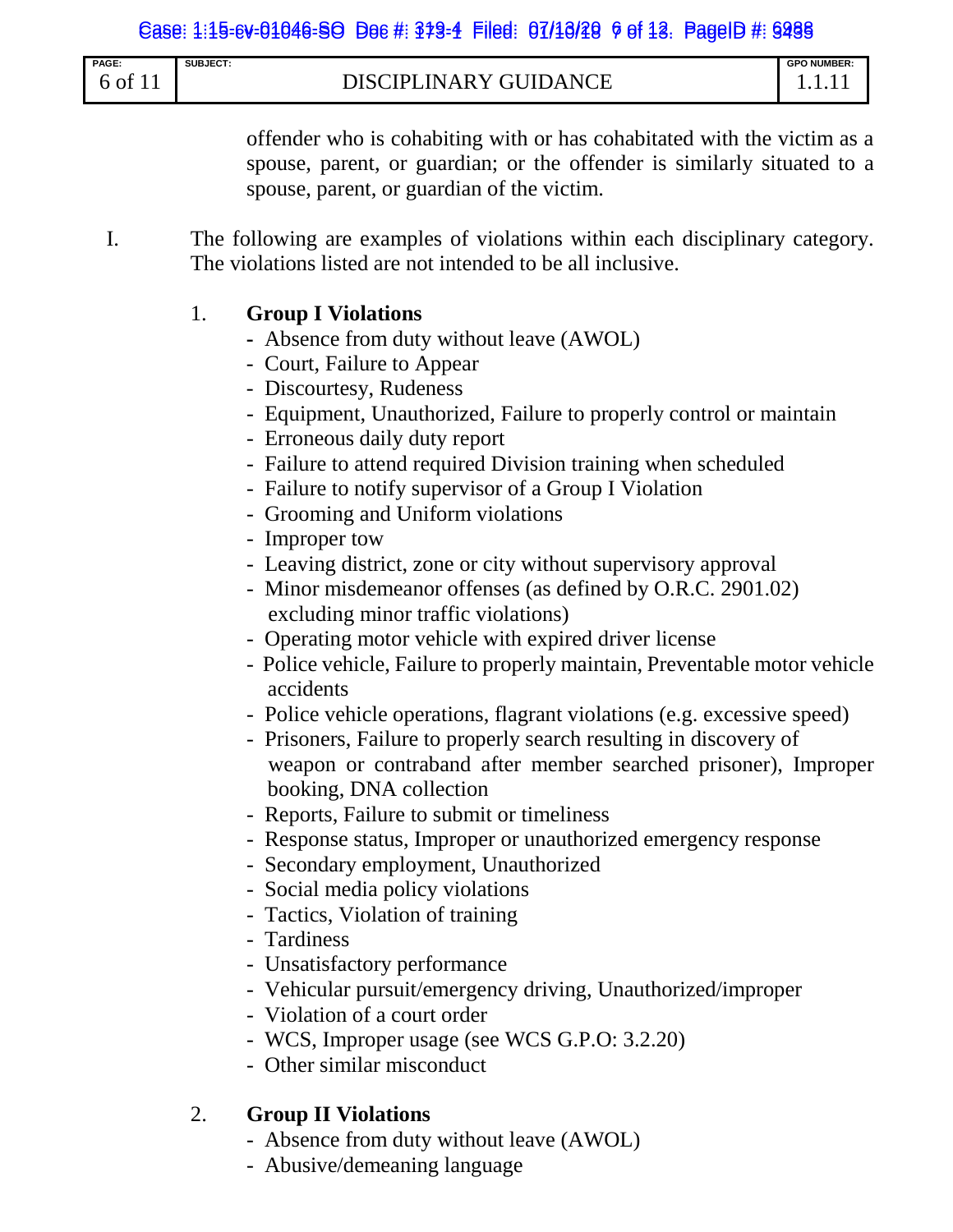|                  |          | Case: 1:15-ev-01046-SO Doe #: 379-4 Filed: 07/10/20 8 of 18. PageID #: 9298                                                                                                                                                                                                                                                                                                                                                                                                                                                                                                                                                                                                                                                                                                                                                                                                                                                                                                                    |
|------------------|----------|------------------------------------------------------------------------------------------------------------------------------------------------------------------------------------------------------------------------------------------------------------------------------------------------------------------------------------------------------------------------------------------------------------------------------------------------------------------------------------------------------------------------------------------------------------------------------------------------------------------------------------------------------------------------------------------------------------------------------------------------------------------------------------------------------------------------------------------------------------------------------------------------------------------------------------------------------------------------------------------------|
| PAGE:<br>7 of 11 | SUBJECT: | <b>GPO NUMBER:</b><br><b>DISCIPLINARY GUIDANCE</b><br>1.1.11                                                                                                                                                                                                                                                                                                                                                                                                                                                                                                                                                                                                                                                                                                                                                                                                                                                                                                                                   |
|                  |          | - Calls for Service, Failure to respond, investigate, arrest, and/or<br>properly clear<br>- Conduct Unbecoming<br>- Computers, Unauthorized or improper use/access, LEADS violations<br>- Diminish the esteem of the Division (disparaging or<br>offensive statements or conduct regarding the Division)<br>- Failure to notify supervisor of a Group II Violation<br>- Failure to supervise subordinates<br>- Firearms violations (did not result in injury or death), unattended,<br>careless handling<br>- Harassment<br>- Mishandling or improper preparation of criminal case resulting in<br>declination to prosecute or dismissal<br>- Off-duty O.V.I. or related offenses<br>- Prisoners, Failure to properly search or secure resulting in escape or<br>discovery of weapon or contraband when prisoner was not searched.<br>- Sleeping on duty<br>- Social media policy violations<br>- Tactics, Violation of training<br>- Violation of a court order<br>- Other similar misconduct |
|                  | 3.       | <b>Group III Violations</b><br>- Absence from duty without leave (AWOL)<br>- Alcohol/Drug use on duty<br>- Any conviction resulting in a Weapons Disability<br>- Communication of confidential information that may jeopardize a<br>police action<br>- Dereliction of duty<br>- Discrimination, Bias Policing<br>- Drug-related violations<br>- Engaging in sexual activities while on duty<br>- Excessive force, Physical force not within policy<br>- Exercise of authority while under suspension                                                                                                                                                                                                                                                                                                                                                                                                                                                                                           |

- Failure to notify supervisor of a Group III Violation
- Failure of a random alcohol test (See I. A. (2 & 3))
- Failure of random drug test
- False Reports, False Statements, Untruthfulness, Intentionally omitting or concealing information related to misconduct
- Felonies and serious misdemeanor offenses
- Firearms violations resulting in death or serious injury
- Gross immorality violations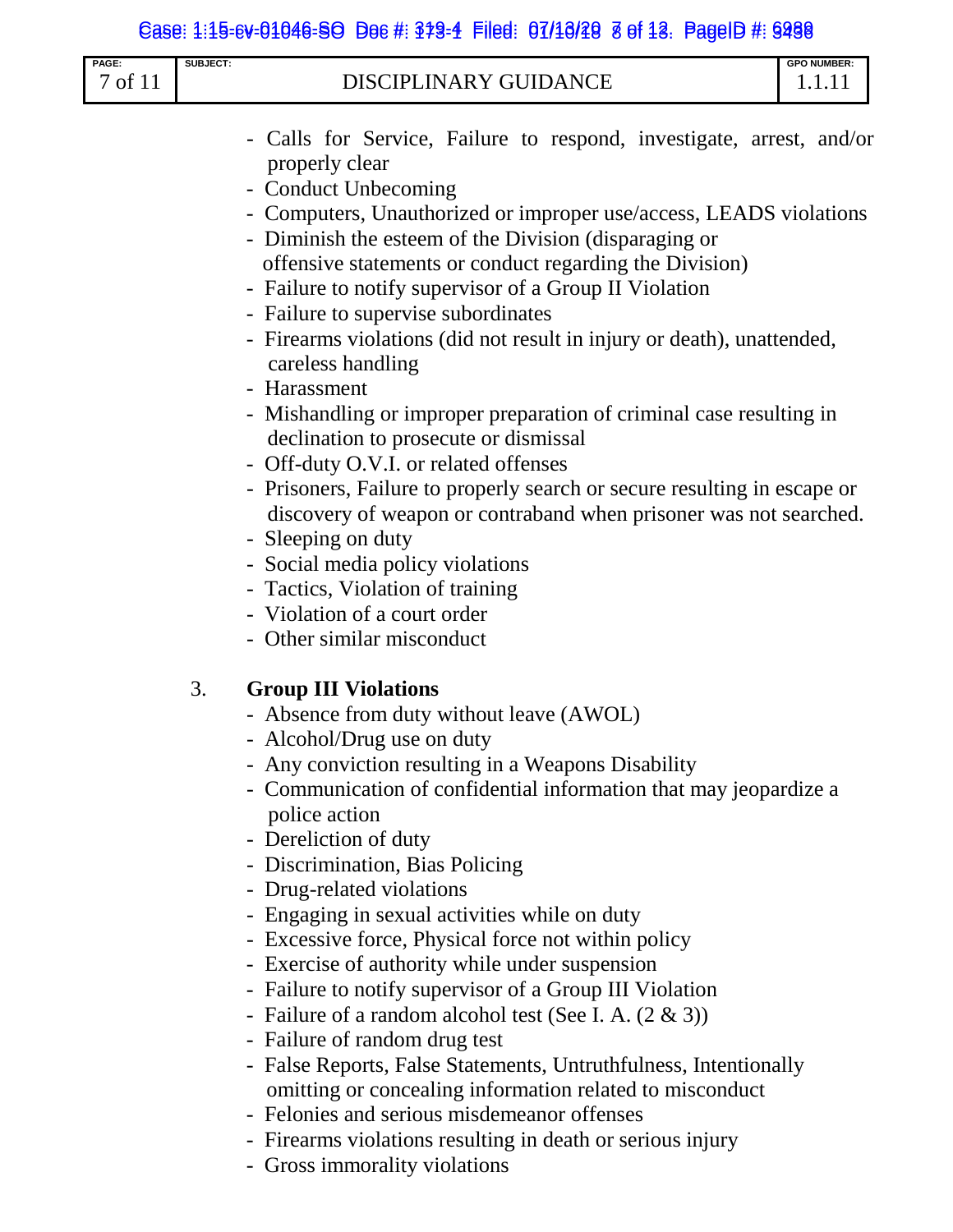#### Case: 1:15-ev-01046-SO Doc #: 379-4 Filed: 07/10/20 9 of 13. PageID #: 9299

| PAGE:   | <b>SUBJECT:</b>       | <b>GPO NUMBER:</b> |
|---------|-----------------------|--------------------|
| 8 of 11 | DISCIPLINARY GUIDANCE |                    |

- Gross neglect of duty
- Insubordination
- Off-duty O.V.I. or related offenses (second offense)
- Operating motor vehicle while privilege revoked or suspended
- Retaliation, Coercion or Intimidation
- Secondary employment (revoked)
- Sexual Harassment (as defined by General Police Order 1.1.07: Sexual Harassment Policy
- Social media policy violations
- Tactics, Violation of training
- Violation of a court order
- Vehicular pursuit/emergency driving, Unauthorized/improper (resulting in death or serious bodily injury
- Workplace violence (as defined by GPO 1.1.08: Violence in the Workplace
- Other similar misconduct
- J. Ranges of Non-Disciplinary and Disciplinary Actions
	- 1. **Group I Violations** Corrective action shall range from nondisciplinary Verbal Counseling to a 5 day suspension without pay.
		- a. First Group I violation and mitigating factors outweigh any aggravating factors or no aggravating factors present (nondisciplinary Verbal Counseling to Written Reprimand)
		- b. First Group I violation and aggravating factors outweigh any mitigating factors or no mitigating factors present (1 to 2 day suspension without pay)
		- c. Second Group I violation and mitigating factors outweigh any aggravating factors or no aggravating factors present (2 to 3 day suspension without pay)
		- d. Second Group I violation and aggravating factors outweigh any mitigating factors or no aggravating factors present (3 to 5 day suspension without pay)
	- 2. **Group II Violations** Corrective action shall range from a 6 day to a 10 day suspension without pay.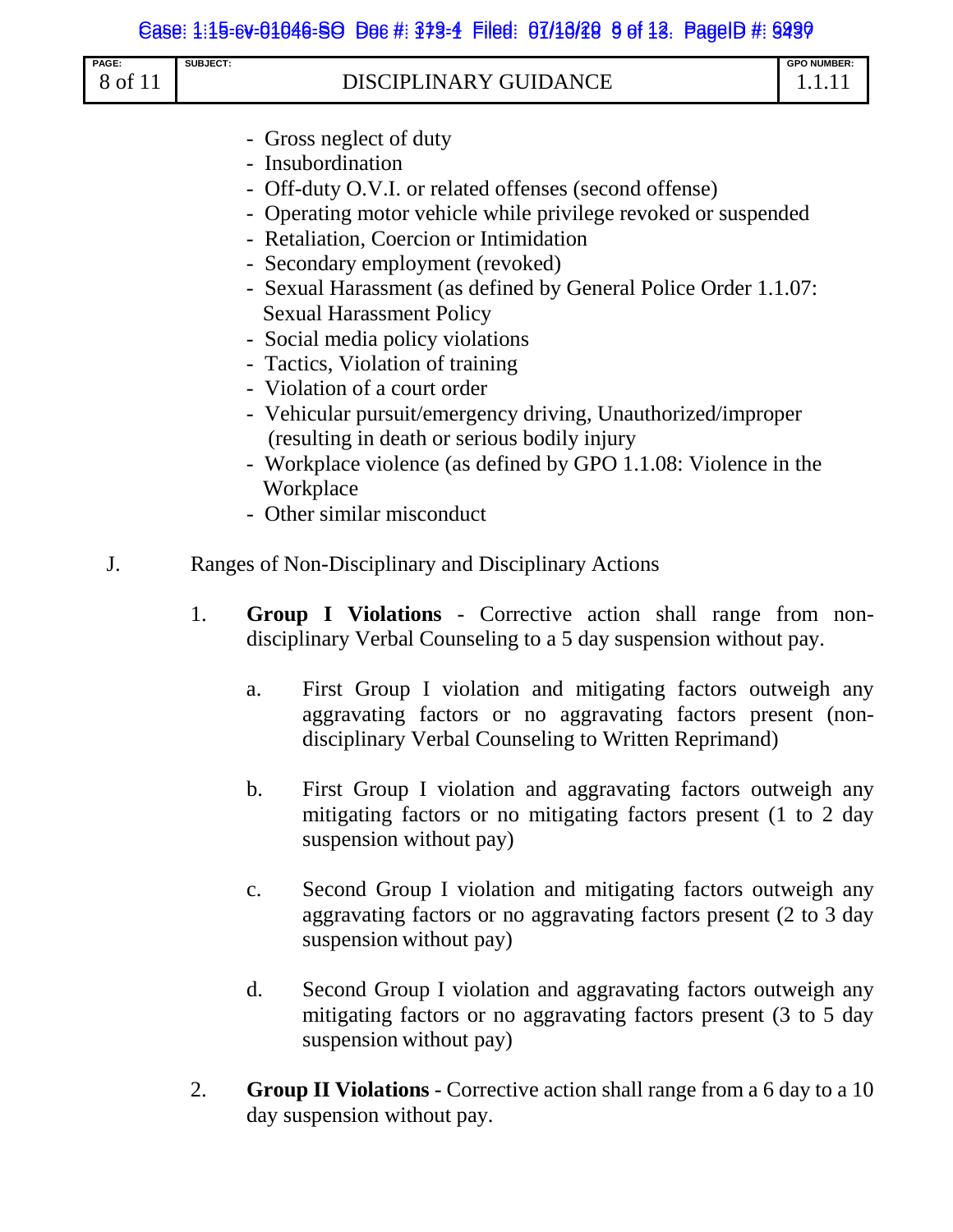| <b>PAGE</b> | SUBJECT:                                              | <b>GPO NUMBER:</b> |
|-------------|-------------------------------------------------------|--------------------|
| ΟÌ          | <b>ARY GUIDA</b><br><b>NCE</b><br>DISCIPI<br>IN.<br>◡ | .                  |

- a. First Group II violation and mitigating factors outweigh any aggravating factors or no aggravating factors present (6 to 7 day suspension without pay)
- b. First Group II violation and aggravating factors outweigh any mitigating factors or no mitigating factors present (7 to 8 day suspension without pay)
- c. Second Group II violation and mitigating factors outweigh any aggravating factors or no aggravating factors present (8 to 9 day suspension without pay)
- d. Second Group II violation and aggravating factors outweigh any mitigating factors or no mitigating factors present (9 to 10 day suspension without pay)
- 3. **Group III Violations** Corrective action shall range from a 10 day suspension to demotion or termination.
	- a. First Group III violation and mitigating factors outweigh any aggravating factors or no aggravating factors present (10 to 30 day suspension without pay)
	- b. First Group III violation and aggravating factors outweigh any mitigating factors or no mitigating factors present (13 to 30 day suspension without pay and/or demotion or termination)
	- c. First Group III violation, serious misdemeanor offenses, gross immorality violations, gross neglect of duty, mitigating factors outweigh any aggravating factors or no aggravating factors present (20 to 30 day suspension without pay and/or demotion or termination)
	- d. First Group III violation, serious misdemeanor offenses, gross immorality violations, gross neglect of duty, aggravating factors outweigh any mitigating factors or no mitigating factors present (25 to 30 day suspension without pay and/or demotion or termination)
	- e. First Group III violation, felony offenses (termination)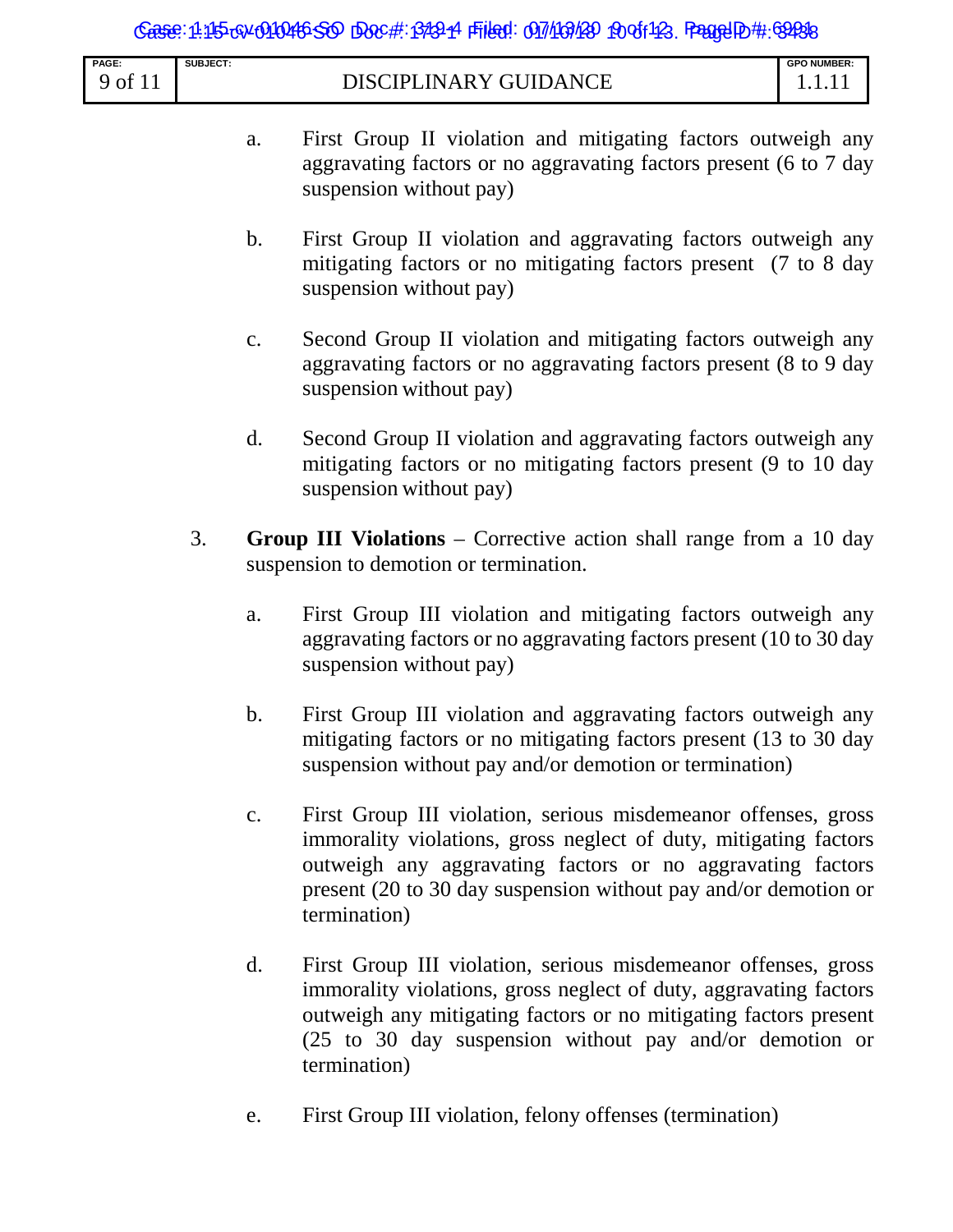#### Case: 1:15-ev-01046-SO Doc #: 379-4 Filed: 07/13/20 19 of 13. PageID #: 9299

| PAGE:     | <b>SUBJECT:</b>                                                                          | O NUMBER:<br><b>GPC</b>             |
|-----------|------------------------------------------------------------------------------------------|-------------------------------------|
| - -<br>-- | $\triangle NCT$<br>IIГ<br>'N.<br>⊢∆<br>$\mathbf{v}$<br>$\Lambda$<br>ĸ<br><u>т І</u><br>_ | the contract of the contract of the |

- f. Second Group III violation and mitigating factors outweigh any aggravating factors or no aggravating factors present (15 to 30 day suspension without pay)
- g. Second Group III violation and aggravating factors outweigh any mitigating factors or no mitigating factors present (18 to 30 day suspension without pay and/or demotion or termination)
- h. Second Group III violation, serious misdemeanor offenses, gross immorality violations, gross neglect of duty, (rebuttable presumption of termination)
- i. Any conviction resulting in a Weapons Disability (termination)
- K. Divisional records will be maintained in compliance with Ohio Public Records retentions laws.

#### **II. Procedures**

- A. After a misconduct investigation is completed by the assigned Unit/Bureau, the Internal Affairs Superintendent or designee will review the investigation and forward it to the Chief of Police to determine if corrective action is warranted. Where discipline is deemed warranted, a charging letter shall be prepared summarizing the underlying facts and potential policy violations. The Case Preparation Office will then schedule a pre-disciplinary hearing for the member.
- B. The Director of Public Safety, Chief of Police or designated representative will conduct the pre-disciplinary hearing for the charged member and allow the opportunity for the charged member and any pertinent witnesses to explain the circumstances of the incident.

The hearing officer will review the facts and evidence presented during the predisciplinary hearing and determine a finding of guilty or not guilty based on the preponderance of the evidence standard. The Case Preparation Officer will assist the Hearing Officer to determine the discipline group category contained in the specification(s). In cases where the Chief of Police or Director of Public Safety is not the hearing officer, then the hearing officer will make a recommendation to the Chief of Police or Director of Public Safety for a final determination and imposition of corrective action, if any, in accordance with this General Police Order. The Case Preparation Office will notify the member of the final disposition of the pre-disciplinary hearing.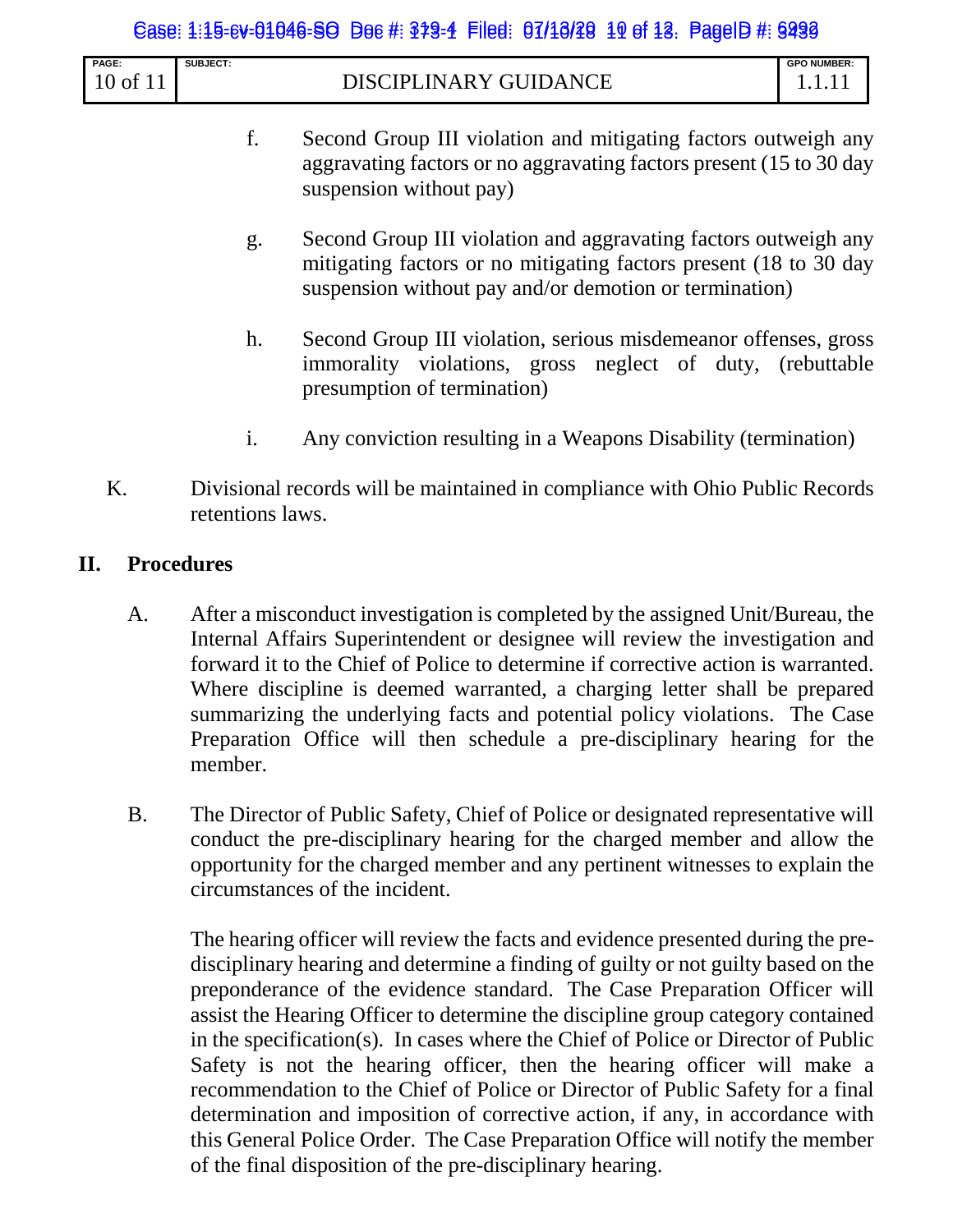| <b>PAGE:</b>   | <b>SUBJECT:</b>                    | <b>GPO NUMBER:</b> |
|----------------|------------------------------------|--------------------|
| 0 <sup>t</sup> | PLINARY GUIDANCE<br><b>DISCIPL</b> | .                  |

C. The Division will not accept non-disciplinary corrective action as a substitute for discipline where the disciplinary matrix calls for the imposition of discipline. However, the Division will consider whether non-disciplinary corrective action (i.e. training, remedial training, classroom instruction or transfer) is appropriate in addition to discipline being imposed.

# **III. Documentation of Divisional Disciplinary Action**

- A. To document the Division's consistency in discipline and to demonstrate transparency in such matters the Case Preparation Officer in the Chief's Office shall maintain files of all disciplinary actions imposed by the Division. Documentation shall consist of the following information:
	- 1. Date of incident
	- 2. Date of discipline or non-disciplinary action
	- 3. Violations sustained
	- 4. Action taken
- B. The Case Preparation Officer shall cause a Divisional Notice to be issued on an as needed basis listing disciplinary decisions imposed by the Division.

#### **IV. Separation from Service with Pending Discipline**

A. Cleveland Civil Service Rule 8.43 states "Wherever an employee or officer in the classified service has resigned while charges of misconduct were pending, such resignation may not be withdrawn."

CDW/bpc Chief's Office Attachment